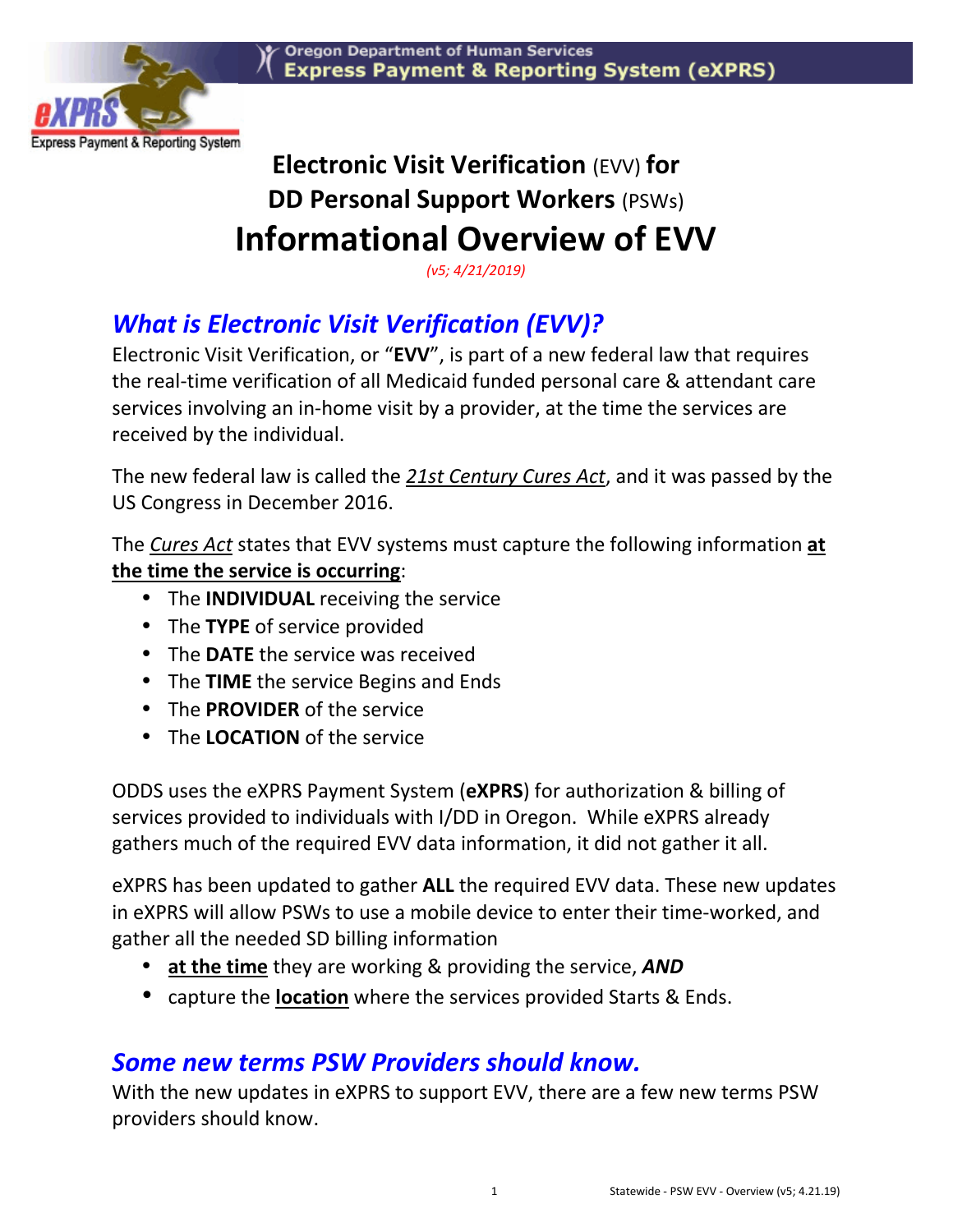#### **eXPRS Desktop**

is a term used to describe the *regular eXPRS website* that PSW providers currently use to log in & view all their eXPRS related information, plus enter their SD billing & travel time data. The **eXPRS Desktop** is best used from a regular desktop or laptop computer.

#### **eXPRS Mobile-EVV**

is the term for when updated eXPRS is used on a mobile device, such as a smartphone or tablet (*not on a computer or laptop*).

#### **\*\* IMPORTANT:** *eXPRS Mobile-EVV is not an 'app' that you*

*download to your device*. It is the regular eXPRS website that has been updated to work on a mobile device for EVV services. PSWs will access *eXPRS Mobile-EVV* using their mobile device's internet browser *(like Safari, Chrome, Firefox, Edge, Silk, etc.)* using the regular eXPRS website address.

#### **Service Delivered** or "**SD**" **Billing Entry**

is the PSW's date/time-worked information that goes on their "timesheet". It includes the service and the **Date** + **Start & End time** the PSW worked. The **SD billing entry** data is used by eXPRS to create claims for payment back to the PSW for their time worked.

#### **Case Management Entity** or **CME**

is a general term that is used to describe either a Community Developmental Disabilities Program (CDDP), a DD Brokerage or the Children's Intensive In-Home Services (CIIS) Program. A CDDP, Brokerage & the CIIS Program are all Case Management Entities (**CME**s).

### *Does EVV change how a PSW bills for the work they do?*

There will be some minor changes to how a PSW bills for the services they provide. Some changes will make the billing process easier for the PSW.

• PSWs will log their time-worked delivering Attendant Care type services *at the time* they Start & Stop working (in real time). This means there's no more waiting until the PSW gets home or until the end of the pay period to enter all the PSW's "timesheet" information for Attendant Care type services. **eXPRS Mobile-EVV** will create & save *draft* SD billing entries for the PSW automatically & immediately in eXPRS.